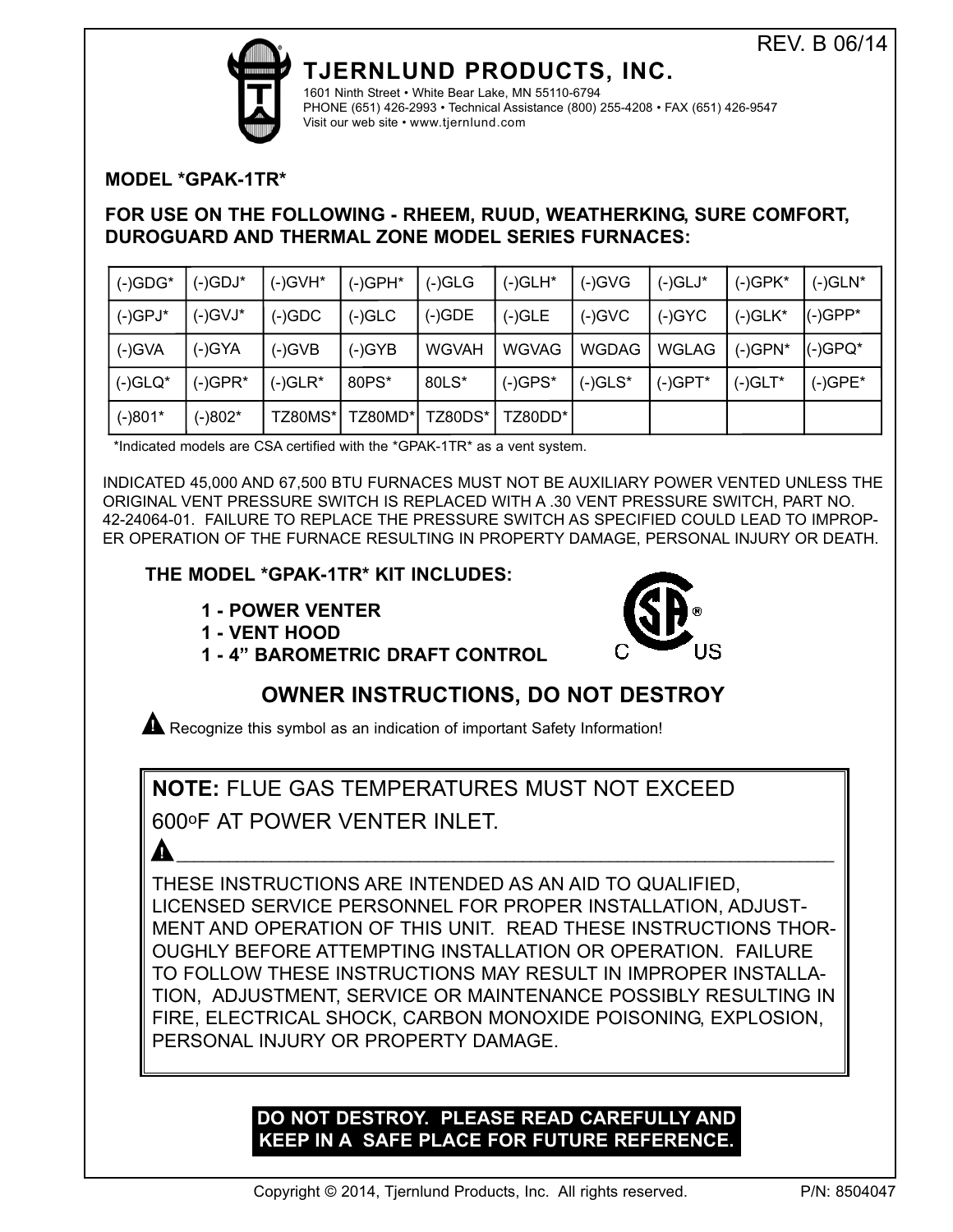Tjernlund Products welcomes your comments and questions. Call us at 1-800-255-4208 or write to: Customer Service, Tjernlund Products, Inc., 1601 Ninth Street, White Bear Lake, MN 55110-6794.

#### **TABLE OF CONTENTS**

|                                                                                                             | PAGE(S |
|-------------------------------------------------------------------------------------------------------------|--------|
|                                                                                                             |        |
| <b>SPECIFICATIONS</b>                                                                                       |        |
| *GPAK-1TR* SIZING                                                                                           |        |
|                                                                                                             |        |
| INSTALLER NOTES                                                                                             |        |
|                                                                                                             |        |
|                                                                                                             |        |
| FLECTRICAL WIRING                                                                                           |        |
|                                                                                                             |        |
|                                                                                                             |        |
|                                                                                                             |        |
|                                                                                                             |        |
|                                                                                                             |        |
| DRAFT ADJUSTMENT. SAFETY INTERLOCK & COMBUSTION AIR TEST munically contain the content of DRAFT ADJUSTMENT. |        |
| MAINTENANCE                                                                                                 |        |
|                                                                                                             |        |
|                                                                                                             |        |
| PERFORMANCE CURVE                                                                                           |        |
| INSTALLER NOTES                                                                                             |        |
|                                                                                                             |        |

#### \*GPAK-1TR\* DESCRIPTION

The \*GPAK-1TR\* is a complete venting system designed to side wall vent, Natural and LP gas furnaces. Each \*GPAK-1TR\* comes with three major components: Power Venter, Vent Hood and Draft Control. The \*GPAK-1TR\* can handle a maximum BTU/HR input of 150,000. The "T" of the \*GPAK-1TR\* indicates these kits have a post purge Relay/Timer which allows the Power Venter to continue operating for a nonadjustable period of approximately 45 seconds after the furnace burner shuts off.

### **SPECIFICATIONS**

| <b>MOTOR</b><br><b>VOLTAGE</b> | <b>CONTROL</b><br><b>CIRCUIT</b><br><b>VOLTAGE</b> | HZ | <b>RPM</b> | <b>WATTS</b> | <b>AMPS</b> | <b>THERMAL</b><br><b>PROTECTION</b> |
|--------------------------------|----------------------------------------------------|----|------------|--------------|-------------|-------------------------------------|
| 115V                           | 24V                                                | 60 | 3000       | 95           | -26         | YES                                 |

#### **ELECTRICAL SPECIFICATIONS**



| <b>FUWER VENIER</b>  |            |          |           |                     |  |  |  |
|----------------------|------------|----------|-----------|---------------------|--|--|--|
| UNIT DIMENSIONS (IN) |            |          |           |                     |  |  |  |
| <b>MODEL</b>         | (H) HEIGHT | (W) MDTH | (D) DEPTH | <b>INLET/OUTLET</b> |  |  |  |
| *GPAK-1TR*           | 7 7/8      | 11"      |           |                     |  |  |  |
|                      |            |          |           |                     |  |  |  |

**DOWED VENTED** 



| <b>VENT HOOD</b> |        |          |                    |       |      |                   |
|------------------|--------|----------|--------------------|-------|------|-------------------|
| MODEL            |        | ROUGH-IN |                    |       |      |                   |
|                  | A DIA. | B SQ.    |                    | D 5Q. |      | <b>DIMENSIONS</b> |
| $VH1-4$          | 4"     |          | $7\;5/8"$ 7 $1/8"$ | 9.    | 85/8 | $\mathbf{s}'$     |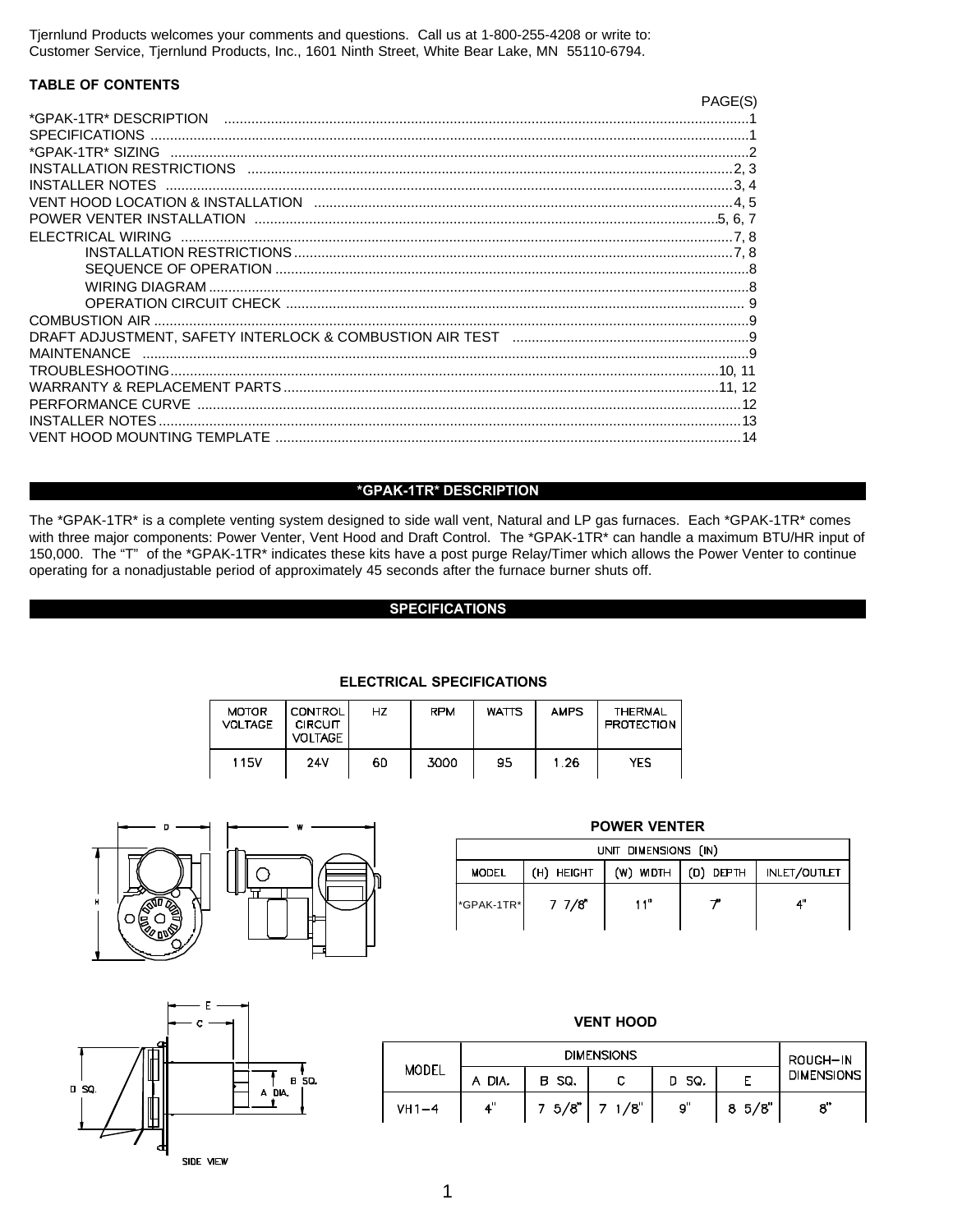#### **\*GPAK-1TR\* SIZING**

Verify that the \*GPAK-1TR\* you are about to install is properly applied to the furnace.

When installing the \*GPAK-1TR\*, confirm that the BTU input of the furnace is 150,000 or less. All BTU/hr. capacity ranges are based on a maximum of 30 linear feet of vent pipe with no more than 3 elbows. All furnaces have a 3" flue connection as shipped from the factory. Use 4" pipe and use a 3" to 4" transition at the furnace.

**WARNING:** NO 34 INCH 80+ FURNACES WITH 45,000 OR 67,500 BTU INPUT CAN BE USED WITH ANY AUXILIARY POWER VENTER UNLESS THE FURNACE'S ORIGINAL 0.10 W.C. PRESSURE SWITCH, (PART NUMBER 42-24064-03) IS REPLACED WITH A 0.30 W.C. PRESSURE SWITCH, (PART NUMBER 42-24064-01).

- 1. All vent materials located between the furnace and the power venter inlet must be type "B" double wall vent pipe.
- 2. Single wall reducer(s) may be used to connect a barometric damper to the double wall vent pipe.
- 3. If the power venter is not directly connected to the inlet of the Power Venter Vent Hood, a sealed vent pipe must be used between the power venter outlet and the vent hood inlet. SEE \*GPAK-1TR\* POWER VENTER INSTALLATION AND OPERATION INSTRUCTIONS FOR ADDITIONAL INFORMATION.**I**



#### **INSTALLATION RESTRICTIONS**

Do not install the Power Venter on an appliance with an automatic valve having a manual opener unless the manual opener has been rendered inoperative or the automatic valve has been replaced with a valve not equipped with a manual opener.

#### **IMPORTANT:** UNDER NO CIRCUMSTANCES CAN ANY STANDING PILOT FURNACE BE HORIZONTALLY VENTED.

UNDER NO CIRCUMSTANCES CAN A FURNACE EQUIPPED WITH A NATURAL DRAFT DIVERTER BE HORIZONTALLY VENTED.

## **A WARNING**

Failure to install, maintain and/or operate the Power Venter in accordance with manufacturer's instructions may result in conditions which can produce bodily injury and property damage.

## **A WARNING**

The Power Venter must be installed by a qualified installer in accordance with these instructions and all local codes or in their absence in accordance with the latest edition of The National Fuel Gas Code (NFPA #54), The latest edition of the National Electrical Code (NFPA#70) and the Occupational Safety and Health Act (OSHA) when applicable. Canadian installations must be installed in accordance with CAN/CGA-B149 and the Canadian Electrical Code Part-1CSA Standard C22.1, Local installation codes and authorities having jurisdiction. Improper installation can create a hazardous condition such as an explosion, fire, electrical shock or carbon monoxide poisoning resulting in property damage, personal injury or death.

## **LWARNING**

Flue gas temperatures must not exceed 600 degrees F. at the Power Venter inlet. Ambient temperatures must not exceed 104 degrees F. Temperatures above this range can cause a fire resulting in property damage, personal injury or death.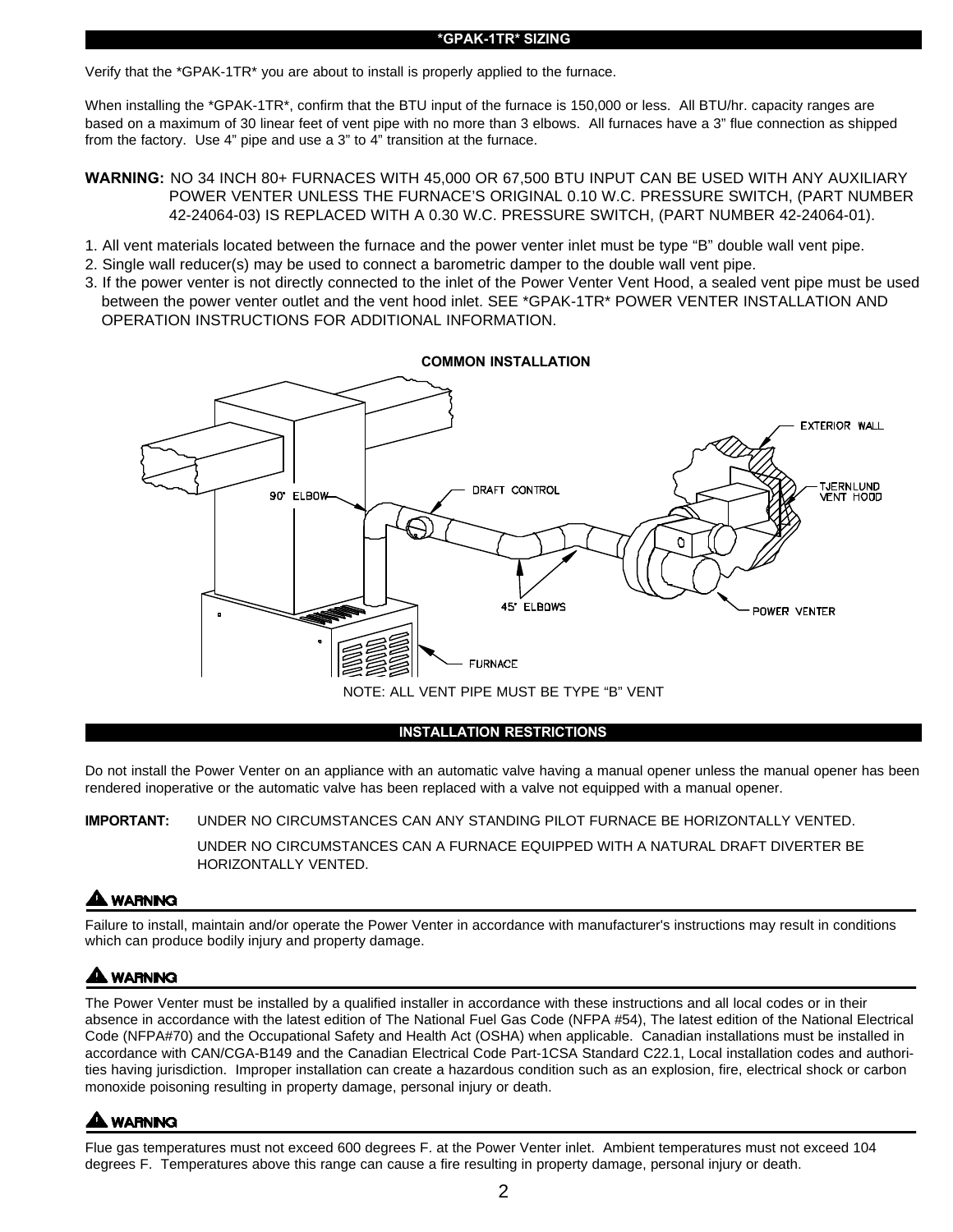# **WARNING**

Disconnect the power supply when making wiring connections or when working around the fan wheel and motor. Failure to do so can result in electrical shock, personal injury, death or property damage.

- 1. "Qualified Installer" shall mean an individual properly trained and licensed
- 2. The installer must write or imprint name, phone number, date of installation and sign in the appropriate space on the Power Venter nameplate.
- 3. All vent pipe must be Type "B". Plan the vent system so that Code required distances are maintained from plumbing and wiring.
- 4. The Power Venter motor shaft must be mounted horizontally to ensure proper operation of the Fan Proving Switch and prevent motor bearing wear.
- 5. Make certain the power supply is adequate for the fan motor requirements. Do not add the Power Venter to a circuit where the total load is unknown.
- 6. The installer must verify that the BTU/hr. input of the appliance does not exceed the recommended input of the \*GPAK-1TR\*. See "\*GPAK-1TR\* SIZING" on page 2 of these instructions for sizing information.
- 7. A safety inspection of an existing appliance must be performed before installation of the \*GPAK-1TR\* as outlined below from ANSI Z223.1/NFPA #54, Appendix H.

## **WARNING**

Improper installation, adjustment, alterations, service or maintenance can cause injury or property damage. Refer to this manual. For assistance or additional information consult a qualified installer, service agency or the gas supplier.

#### **\*SAFETY INSPECTION OF A PREVIOUSLY USED GAS APPLIANCE**

(Perform prior to \*GPAK-1TR\* installation)

The following procedure is intended as a guide to aid in determining that an appliance is properly installed and is in safe condition for continuing use.

The following procedure is based on central specified gas furnace installations and it should be recognized that generalized procedures cannot anticipate all situations. Accordingly, in some cases deviation from this procedure may be necessary to determine safe operation of the equipment.

- a. Perform this procedure prior to any attempt at modifications of the furnace or installation of the \*GPAK-1TR\*.
- b. If it is determined there is a condition which could result in unsafe operation, shut off the appliance and advise the owner of the unsafe condition.

Follow the steps below in making the safety inspection:

- 1. Conduct a gas leakage test of the furnace piping and control system downstream of the gas supply valve in the supply line to the furnace.
- 2. Visually inspect the venting system and determine there is no blockage or restriction, leakage, corrosion and other deficiencies which could cause an unsafe condition. Correct all deficiencies before installation of the \*GPAK-1TR\*.
- 3. Shut off all gas to the appliance(s).
- 4. Inspect burners and crossover's for blockage and corrosion.
- 5. Inspect heat exchanger for cracks, openings or excessive corrosion. Check both the limit control and fan control for proper operation.
- Excerpts from the National Fuel Gas Code (ANSI Z223.1/NFPA #54), Appendix H.

#### **INSTALLER NOTES**

- 1. Read and follow these instructions carefully to assure proper installation and operation of the \*GPAK-1TR\*.
- 2. Fill in the required information on the nameplate located on the power venter electrical box cover.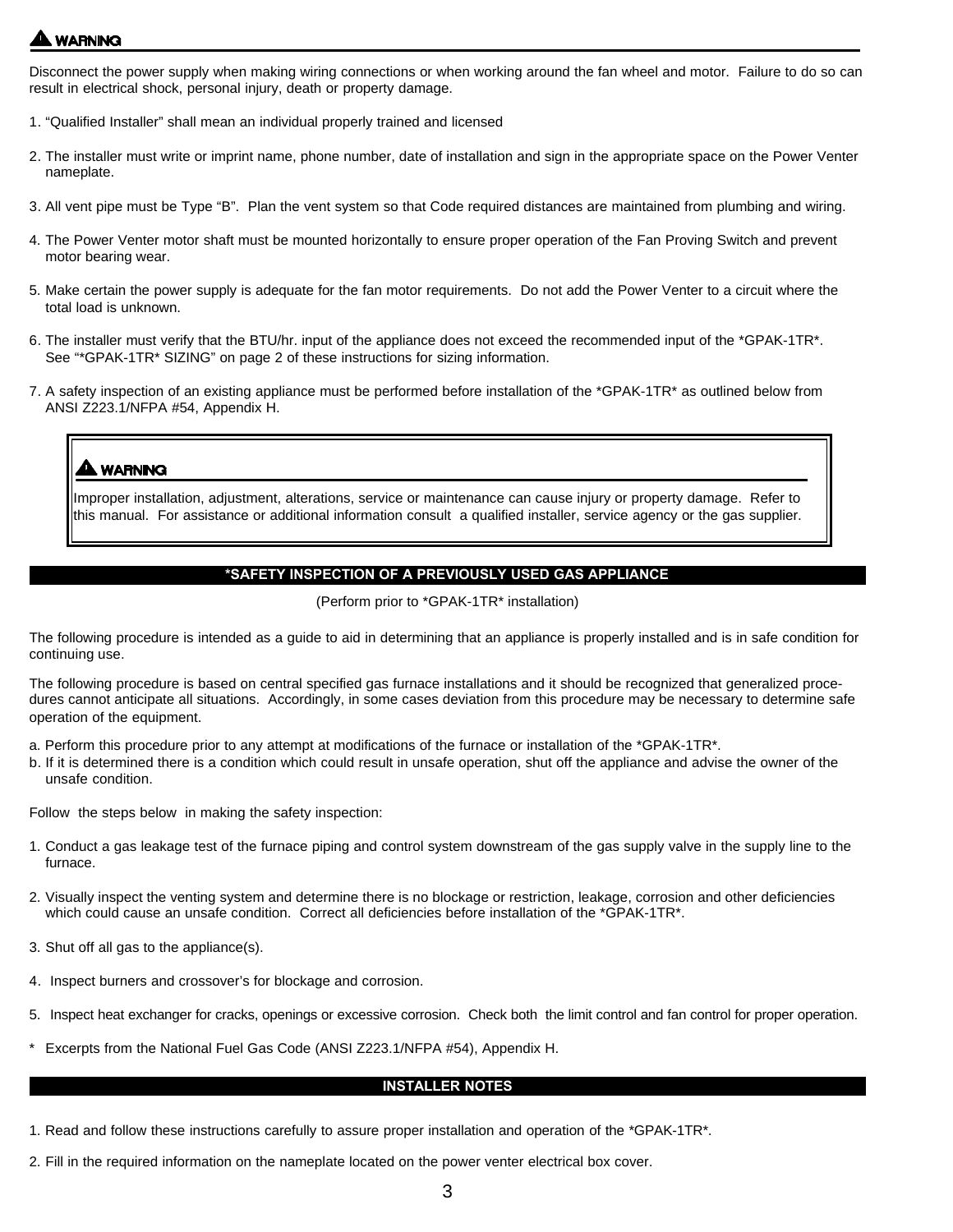- 3. Install the furnace on the suction side of the Power Venter.
- 4. Notify the homeowner of the maintenance required with the use of the product.
- 5. Verify that the furnace safety controls are in good operating condition before installation of the \*GPAK-1TR\*.
- 6. No additional appliances may be vented with the furnace by the \*GPAK-1TR\*.
- 7. The Power Venter must not be installed into any portion of a vent system which serves appliances other than the one vented by the \*GPAK-1TR\*.
- 8. Shut off all electricity and gas to the furnace using the furnace circuit breaker/fuse for the electricity and turn off gas valve in the supply line to the furnace before installation of the \*GPAK-1TR\*.
- 9. Check the limit and fan control for proper operation. Limit control operation can be checked by blocking the circulating air inlet or temporarily disconnecting the electrical supply to the blower motor and determining that the limit control acts to shut off the main burner gas.

#### **VENT HOOD LOCATION**

If possible, locate the Vent Hood on a wall that does not face the direction of prevailing winds. This will diminish the possibility of furnace interruption during periods of extreme winds.

If possible, locate the Vent Hood no closer than 3 feet from an inside corner of an L-shaped structure.

#### **CODE REQUIREMENTS**

Terminate the vent system so that proper minimum clearances are maintained as cited in the latest edition of the National Fuel Gas Code (NFPA # 54) and the latest edition of NFPA #211, as follows:

- Not be less than 7 feet above grade when located adjacent to public walk ways.
- At least 3 feet above any forced air inlet located within 10 feet.
- At least 4 feet below, 4 feet horizontally from or 1 foot above any door, window or gravity air inlet into any building.
- At least 12 inches above grade.
- Ensure flue gas termination is not directed so as to jeopardize people, overheat combustible structures or enter buildings.
- Not less than 2 feet from an adjacent building.
- The vent shall not terminate over public walkways or over an area where condensation or vapor could create a nuisance or hazard.
- Caulk all cracks, seams and joints within 6 feet horizontally and above and below vent.

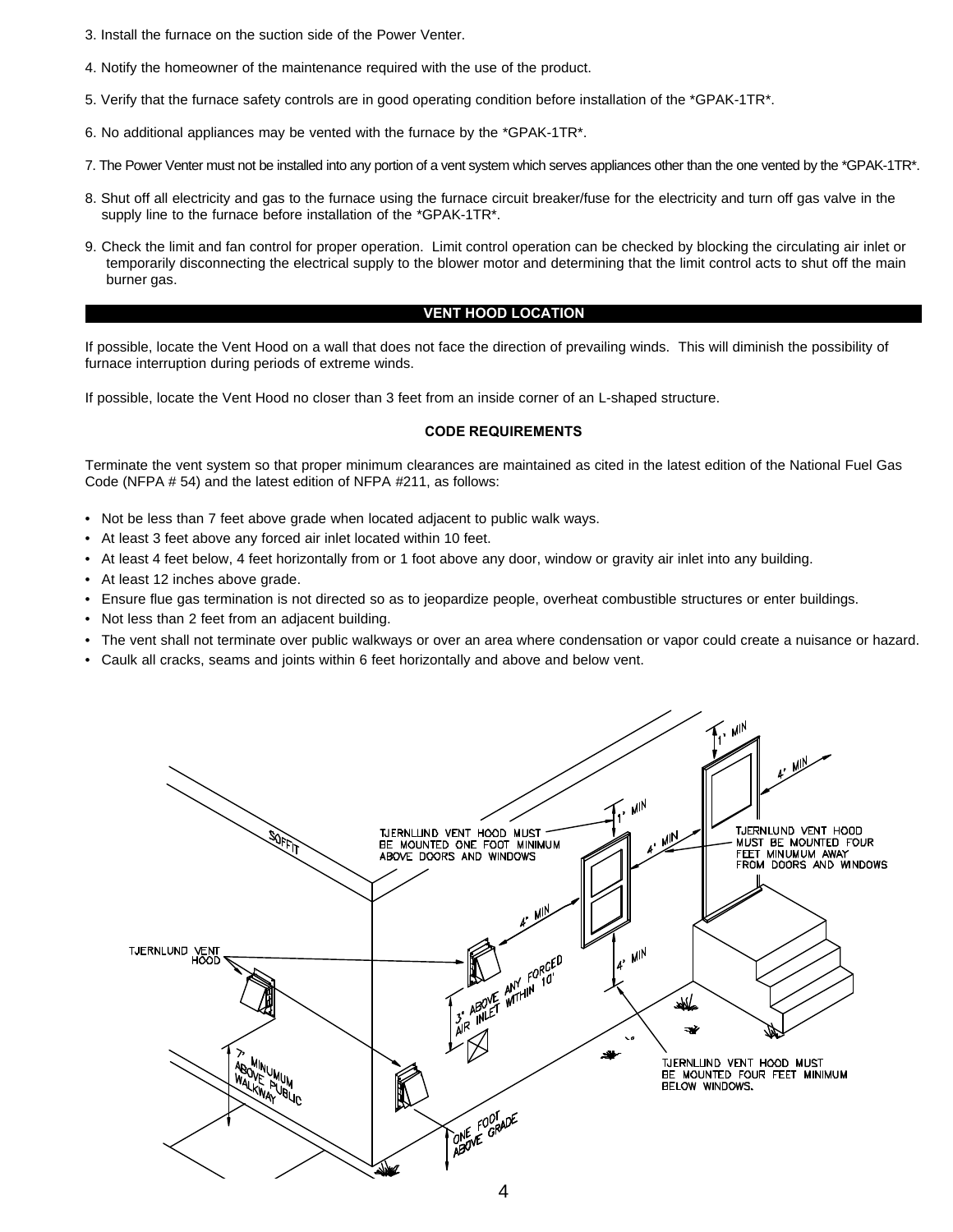#### **VENT HOOD INSTALLATION**

- 1. Attach the Vent Hood template (Page 14) to the interior of the wall the vent hood will be penetrating.
- 2. Ensure that proposed vent termination clearances are met before attempting to cut opening through exterior wall.
- 3. Verify that wall penetration will not come in contact with concealed wiring or plumbing. Using a 1/2" drill bit, drill two pilot holes where noted on the template. The drill bit must be long enough to penetrate to the building exterior.
- 4. Attach the template to the building exterior aligning the pilot holes on the template with the pilot holes drilled in step 3.
- 5. Using a reciprocating saw, cut an opening through the building siding, wall board, etc., following the appropriate lines of the template.
- 6. Slide the vent hood through the opening and fasten to exterior wall using provided screws.
- 7. Once Power Venter and vent pipe is completely installed and secured, apply a bead of caulk between Vent Hood flange and exterior of building.

#### **POWER VENTER INSTALLATION**

#### **CODE REQUIREMENTS**

The Power Venter installation must be done in accordance with the following requirements from the latest Edition of the National Fuel Gas Code (NFPA #54):

- Design and install All portions of the vent system under positive pressure during operation (on the outlet side of Power Venter) so as to prevent leakage of flue or vent gases into the building,
- The furnace vent must enter the inlet side of the Power Venter.
- Make provision to interlock the appliance(s) to prevent the flow of gas to the main burners when the draft system is not performing so as to satisfy the operating requirements of the equipment for safe performance. (See electrical section of this manual for details.)

#### **INSTALLER NOTES**

- 1. Use double wall venting materials only.
- 2. All vent pipe and reducers must be supplied by the installer and are available from your heating wholesaler.
- 3. The maximum vent length is 30 feet with a maximum of three  $90^{\circ}$  elbows.
- 4. All vent pipe and reducers must be supplied by the installer and are available from your heating wholesaler.
- 5. The Power Venter may be mounted in any position as long as the shaft of the motor remains horizontal, to prevent motor bearing wear and to ensure proper Fan Proving Switch operation, (See Diagram A).



COMPUSTIBLE MATERIAL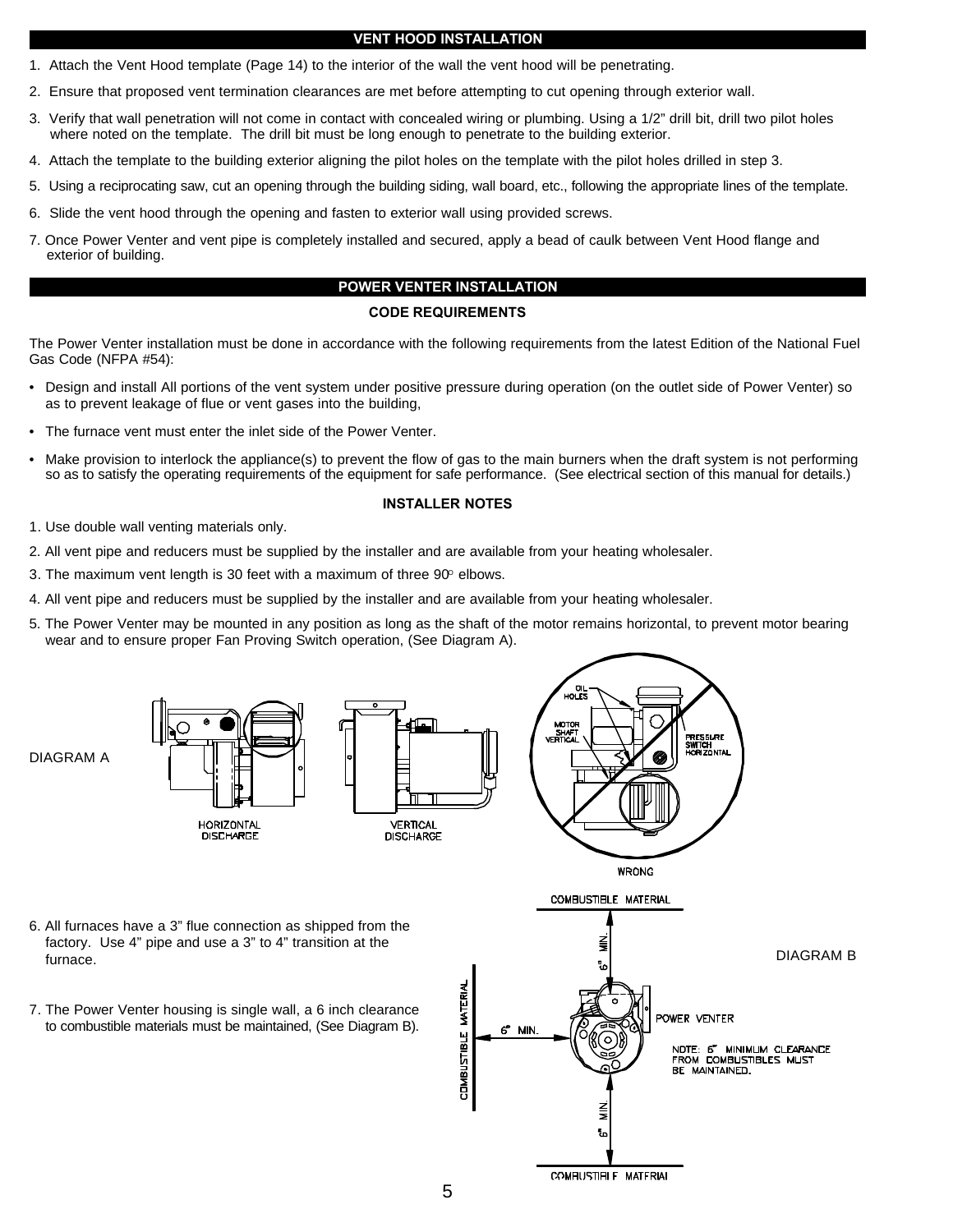#### **DRAFT CONTROL INSTALLATION**

When installing any \*GPAK-1TR\* Side Wall Venting System on an Induced Draft Furnace a barometric draft control must be added. The draft control provides pressure relief to neutralize over-drafting and allows a means of draft adjustment for optimum furnace efficiency. By adjusting the draft control the installer can obtain the furnace manufacturer's recommended draft setting.

Install the vent pipe and draft control as shown in the diagrams below. The draft control should connect to a tee off of the furnace flue outlet.

The \*GPAK-1TR\* Venting System may only be used with furnaces capable of being chimney vented. It is not suitable for use on highefficiency, condensing models.

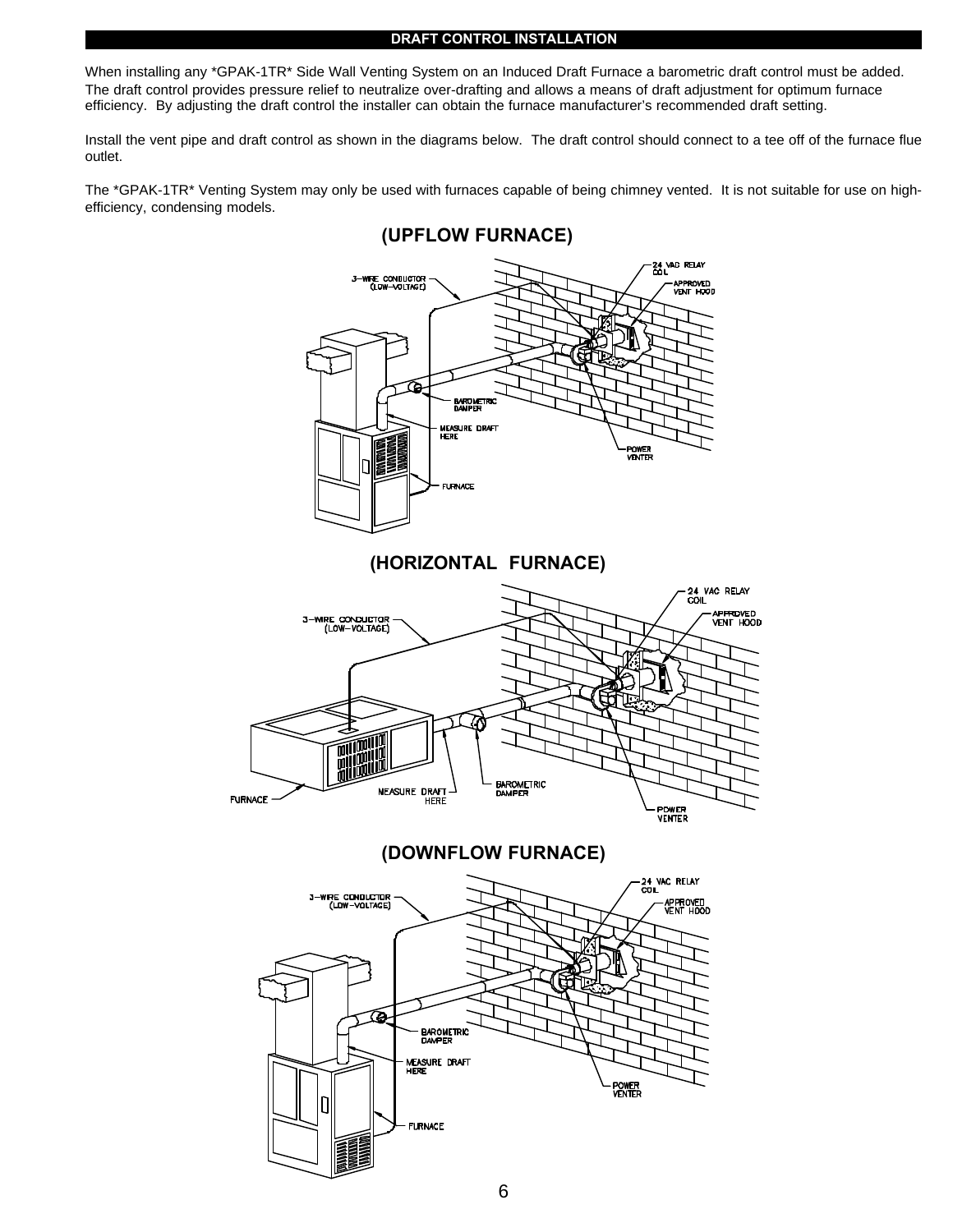#### **INSTALLATION (CONTINUED)**

1. Slide the outlet of the Power Venter over the inlet of the Vent Hood and connect them together using the provided screws, (See Diagram C). If you are unable to make a direct connection to the Vent Hood, vent pipe may be installed between the Power Venter and Vent Hood. However, all vent pipe connections after the Power Venter must be sealed with high temperature silicone caulk or aluminum vent pipe tape to prevent flue gas leakage, (See Diagram D).



- 2. Temporarily support the Power Venter using wire or a ladder and assemble the mounting brackets, (See Diagram E).
- 3. Install plumbers strap from the Power Venter to the floor joist, (See Diagram E).
- 4. Install 4 inch vent pipe from the Power Venter inlet to the appliance flue outlet avoiding elbows



#### **ELECTRICAL WIRING**

#### **INSTALLATION RESTRICTIONS:**

- 1. The installer must ensure that all electrical connections between the furnace and Power Venter are tight and that all wires are positioned and secured so they cannot come in contact with high temperature locations. Use adequate conduit supports where necessary.
- 2. The installer must ensure that the internal furnace transformer is rated no lower than 40VA.
- 3. The installer must ensure that, the heat anticipator in the comfort thermostat is adjusted according to the thermostat manufacturers recommendation.
- 4. All wiring From the Power Venter to the furnace must be appropriate Class 1 wiring as follows: installed in rigid metal conduit, intermediate metal conduit, rigid non-metallic conduit, electrical metallic tubing Type MI, Type MC Cable, or otherwise be suitably protected from physical damage.
- 5. 120V power supply to the \*GPAK-1TR\* must originate at the furnace junction box so that both appliances are on the same circuit breaker.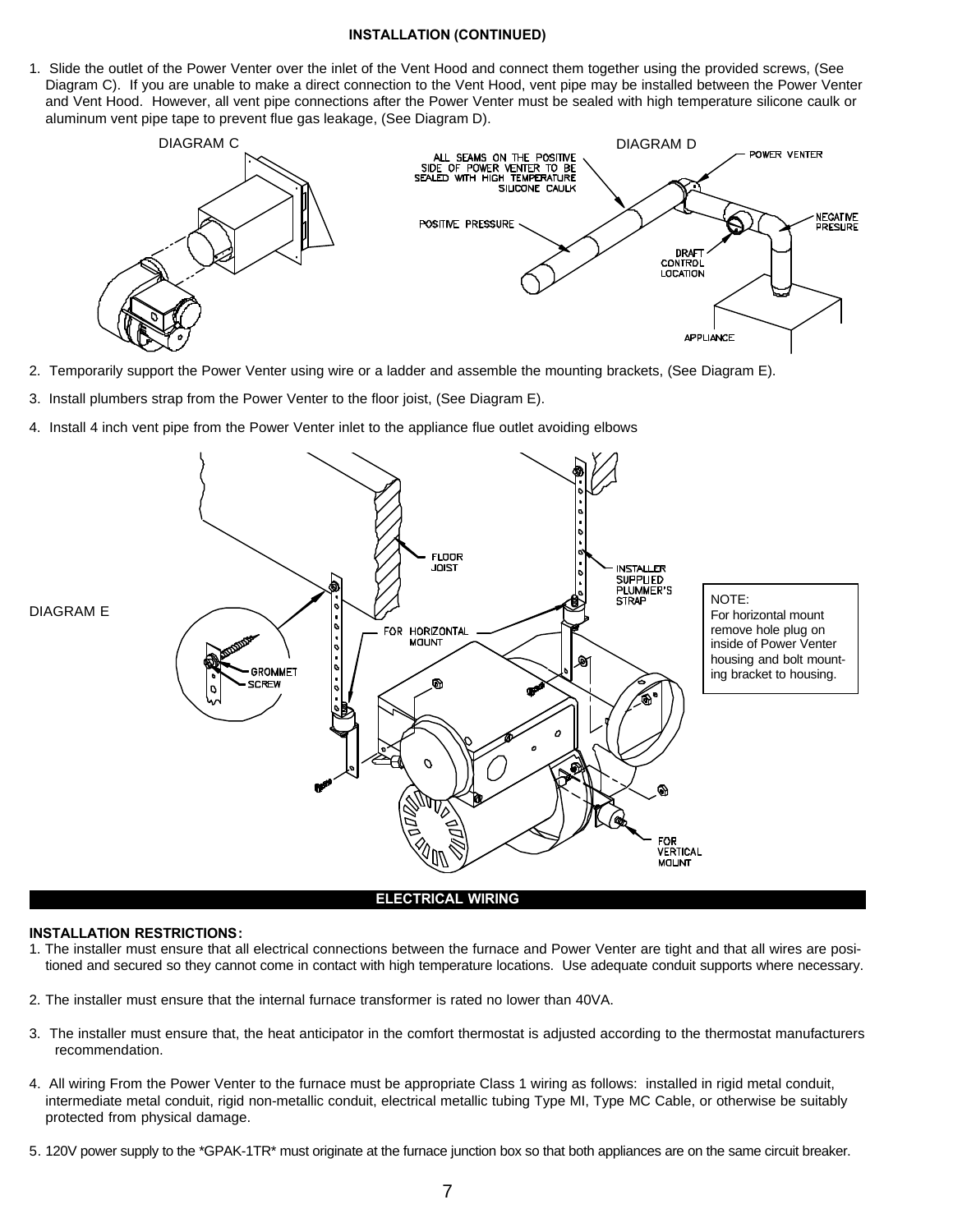6. The electrical contact ratings for the Fan Proving Switch are as follows:

3 AMPS (full load) at 120VAC 28VA Pilot Duty (1.16 Amps) at 24VAC 125VA Pilot Duty at 120VAC

The Fan Proving Switch is not suitable for loads which exceed the above limitations.

- 7. All 24V wiring must be at least 18 AWG. All 115V wiring must be at least 14 AWG.
- 8. All wiring must be in compliance with local codes or in their absence, with the 1987 (or latest) Edition of the National Electric Code (NFPA #70).
- 9. Disconnect 115V power before attempting to wire the Power Venter to the appliance. Power may be disconnected by means of the appliance circuit breaker/fuse.

#### **\*GPAK-1TR\* SEQUENCE OF OPERATION:**

Adjust the furnace thermostat to call for heat. At this point, the Power Venter should start. After a delay, the furnace burner should begin a trial for ignition. When the fan proving switch closes, the furnace combustion relay is energized. Normal combustion sequence for the furnace begins: Induced draft furnace blower starts, its proving switch makes, energizing ignition control and/or gas valve. **DO NOT OPERATE THE FURNACE WITHOUT THE FAN PROVING SWITCH WIRED INTO THE 24V FURNACE CIRCUIT!**

If you are unable to wire the \*GPAK-1TR\* as outlined in these instructions, call Tjernlund's Customer Service Department toll free at 1-800-255-4208 for fast assistance.

#### **WIRING \*GPAK-1TR\***

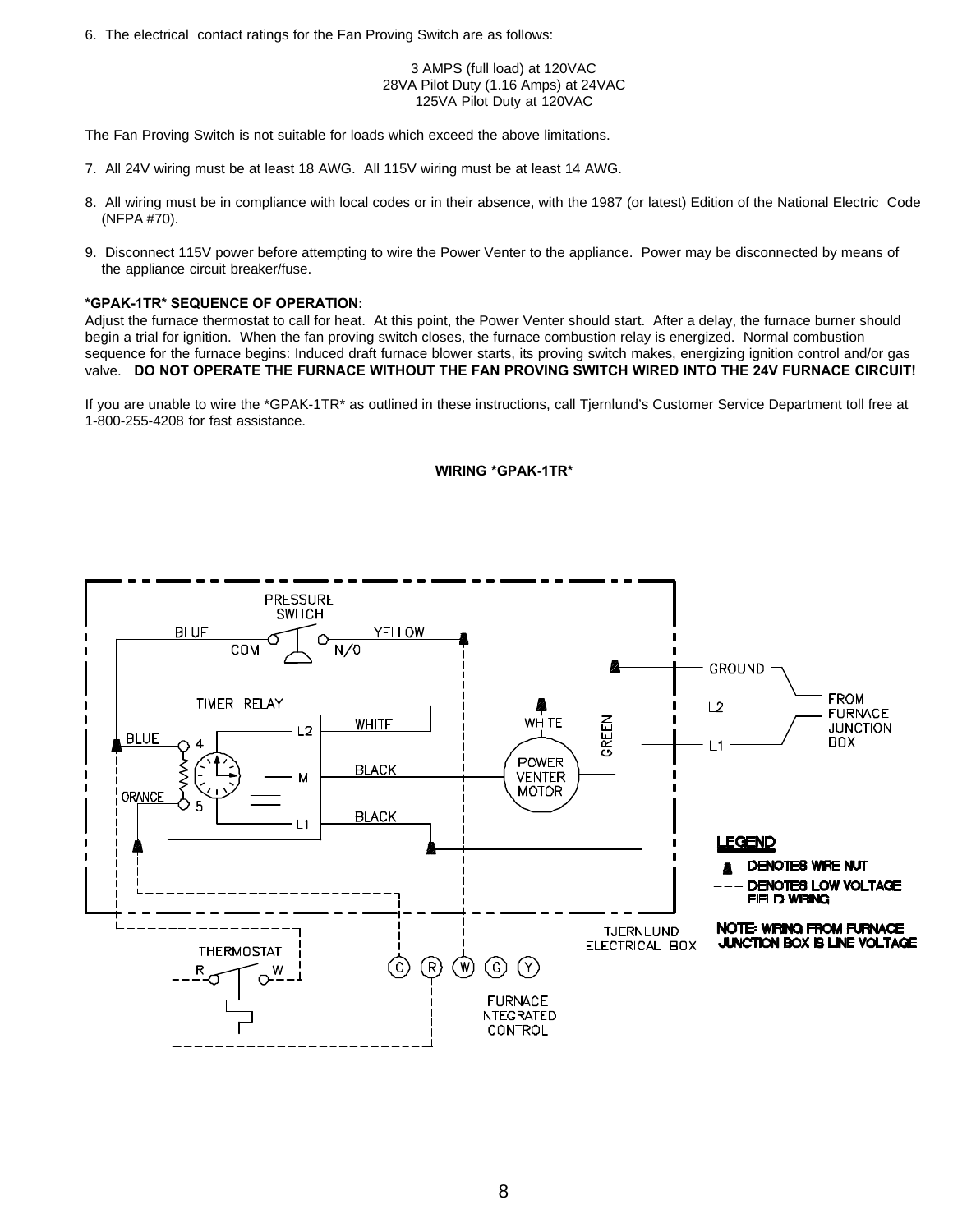#### **OPERATION CIRCUIT CHECK**

- 1. After all furnace and \*GPAK-1TR\* wiring is complete, establish 115V power to the furnace and Power Venter with the furnace thermostat not calling for heat. NOTE: The Power Venter may operate when power is first established. This is due to any time remaining on Relay/Timer "post-purge" cycle. Power Venter should shut off after approximately 45 seconds. Wait until the Power Venter shuts off before continuing.
- 2. Adjust the furnace thermostat to call for heat. At this point, the Power Venter should start. After a delay, the furnace burner should begin a trial for ignition. When the fan proving switch closes, the furnace combustion relay is energized. Normal combustion sequence for the furnace begins: Induced draft furnace blower starts, its proving switch makes, energizing ignition control and/or gas valve.
- 3. Adjust the furnace thermostat so that no heat is required. At this point the Power Venter and furnace should shut off. NOTE: The Power Venter will continue to run for approximately 45 seconds after the furnace shuts off.

#### **COMBUSTION AIR**

Adequate combustion air is vital for proper combustion and for safe venting. Likewise, for proper \*GPAK-1TR\* performance, adequate combustion air must be available to the appliance. Many installers assume adequate combustion air is present, especially in older homes. In some cases this is a false assumption, because many older homes have been made "tight" due to weatherization. Size the combustion air opening(s) into the appliance room as outlined NFPA 54/NFPA 211. When installing a \*GPAK-1TR\* it is not necessary to supply any more combustion air than normally required when conventional venting.

### **DRAFT ADJUSTMENT / SAFETY INTERLOCK & COMBUSTION AIR TEST**

## **WARNING**

The Power Venter Fan Proving Switch is designed to disable the appliance gas valve upon Power Venter failure only! It is not designed and cannot replace regular vent system inspection, appliance servicing and combustion testing.

Flue gas flow adjustment **MUST** be made to ensure furnace efficiency. This should be done at the furnace exhaust outlet with a draft gauge. Draft measured between the furnace outlet and the barometric damper is to be set to -0.01" to -0.03" of water.

- 1. Close all doors and windows of the building. If the appliance is installed in a utility room or closet, close the entrance door to this room. Close fireplace dampers.
- 2. Turn on clothes dryer and all exhaust fans such as range hoods, bathroom exhausts and whole house fans to maximum speeds. (Do not operate a fan used strictly for Summer exhausting)
- 3. Following the appliance manufacturer's instructions, place the appliance in operation, set thermostat for continuous operation.
- 4. Allow fans and appliance to operate for 6 minutes.
- 5. Test for spillage at the barometric draft control using the flame of a match, candle or smoke from a cigarette, cigar or pipe and determine that the flame or smoke is being drawn into the barometric control, (See Diagram F).



DIAGRAM F



6. Sign and date these instructions to verify that the safety interlock/combustion air test was completed. These instructions must remain on premises.

SIGN:\_\_\_\_\_\_\_\_\_\_\_\_\_\_\_\_\_\_\_\_\_\_\_\_\_\_\_\_\_\_\_\_\_\_\_\_ DATE:\_\_\_\_\_\_\_\_\_\_\_\_\_\_\_\_\_\_\_\_\_

#### **MAINTENANCE**

- 1. Oil motor every six months with 2 drops of S.A.E. #20. The oil ports are located on the top of the motor. **Magnetek motors do not need to be oiled.**
- 2. A vent system inspection must be performed annually by a qualified service agency. The inspection should include the operation circuit check, safety interlock test, combustion air test and a visual inspection of the complete vent system for corrosion, blockage or leaks. Any corrosion, blockage or leaks detected must be repaired or replaced immediately.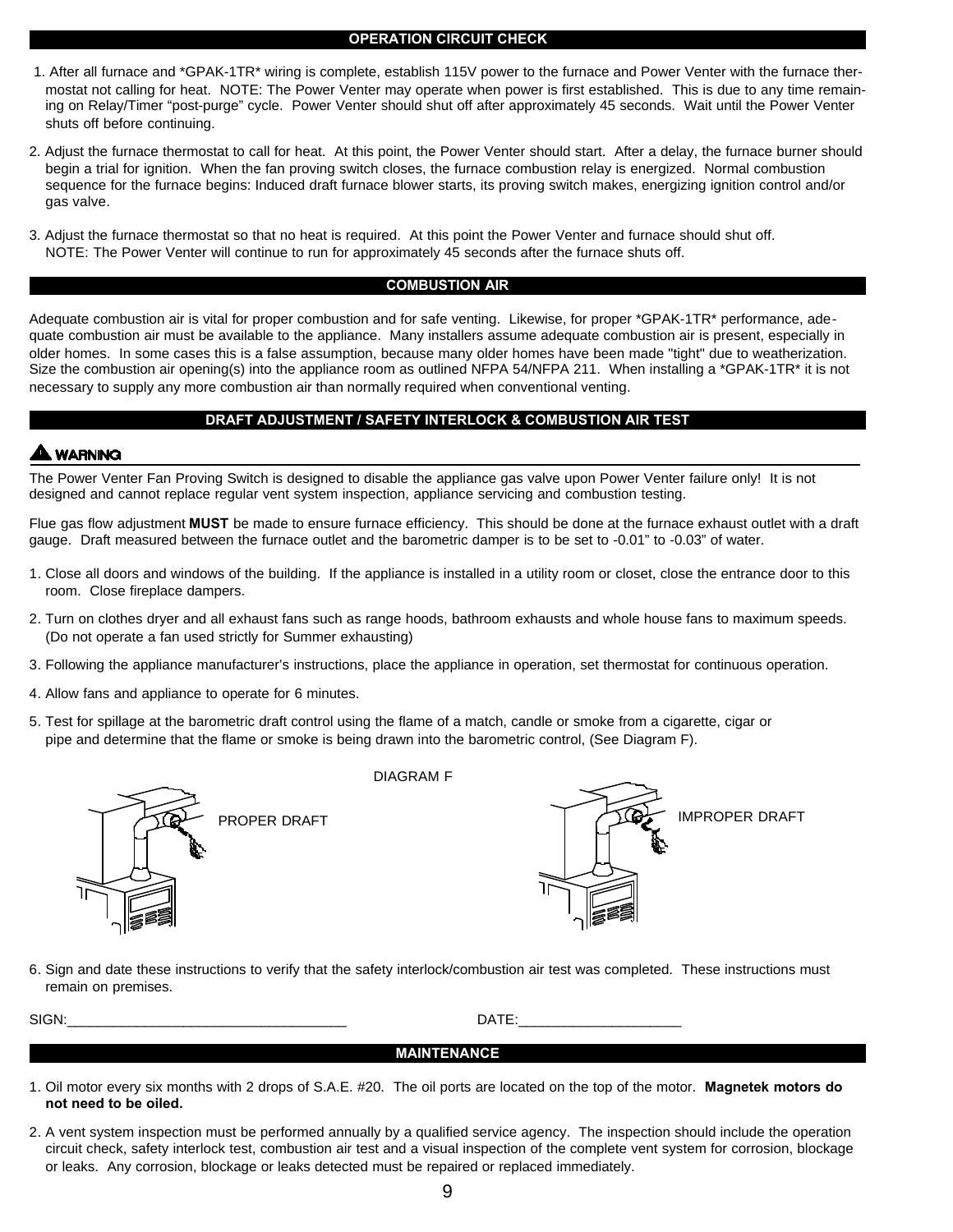### **TROUBLESHOOTING**



#### **SYMPTOM 1: POWER VENTER DOES NOT RUN DURING CALL FOR HEAT**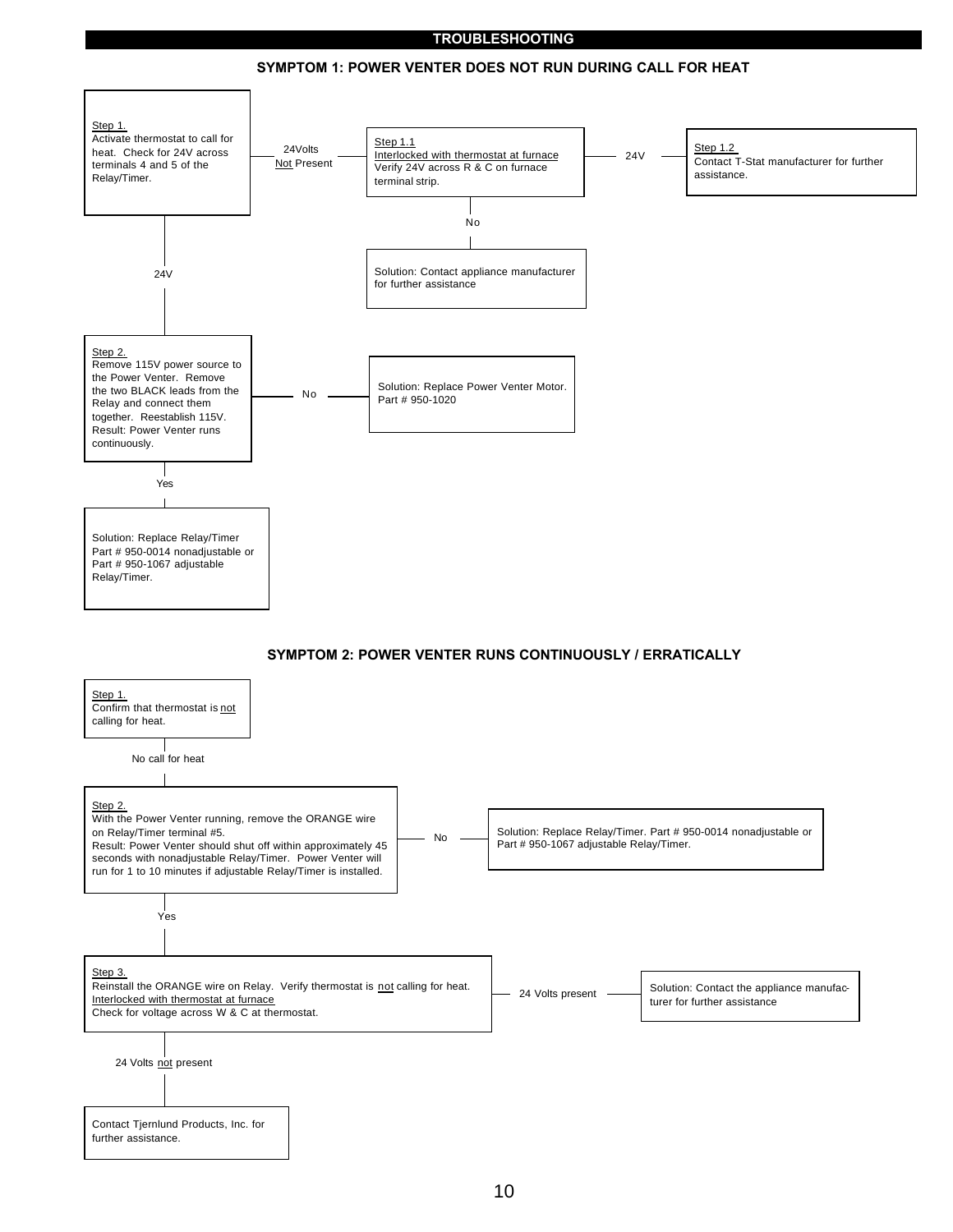#### **SYMPTOM 3: POWER VENTER RUNS BUT APPLIANCE DOESN'T**



#### **HOW TO OBTAIN SERVICE ASSISTANCE**

- 1. If you have any questions about your Power Venter or if it requires adjustment, repair or routine maintenance, we suggest that you contact your installer, contractor or service agency.
- 2. If you require technical information contact Tjernlund Products, Inc. at 1-800-255-4208.

When contacting Tjernlund Products, Inc., please have the following information available:

- 1. Model name of the Power Venter as shown on the label attached to Power Venter.
- 2 Name and address of installer and any service agency who performed work on Power Venter.
- 3. Date of original installation and dates any service work was performed.
- 4. Details of the problem as you can best describe them.

### **LIMITED PARTS WARRANTY AND CLAIM PROCEDURE**

Tjernlund Products, Inc. warrants the components of its products for one year from date of installation. This warranty covers defects in material and workmanship. This warranty does not cover normal maintenance, transportation or installation charges for replacement parts or any other service calls or repairs. Products that are tampered with, damaged or defective due to malfunctioning appliances are not covered under this warranty. This warranty DOES NOT cover the complete Power Venter if it is operative, except for the defective part.

Tjernlund Products, Inc. will issue credit to the original distributor or provide a free part to replace one that becomes defective during the one year warranty period. If the part is over 18 months old, proof of date of the installation in the form of the contractor sales/installation receipt is necessary to prove the unit has been in service for under one year. All receipts should include the date code of the Power Venter to ensure that the defective component corresponds with the complete unit. This will help preclude possible credit refusal.